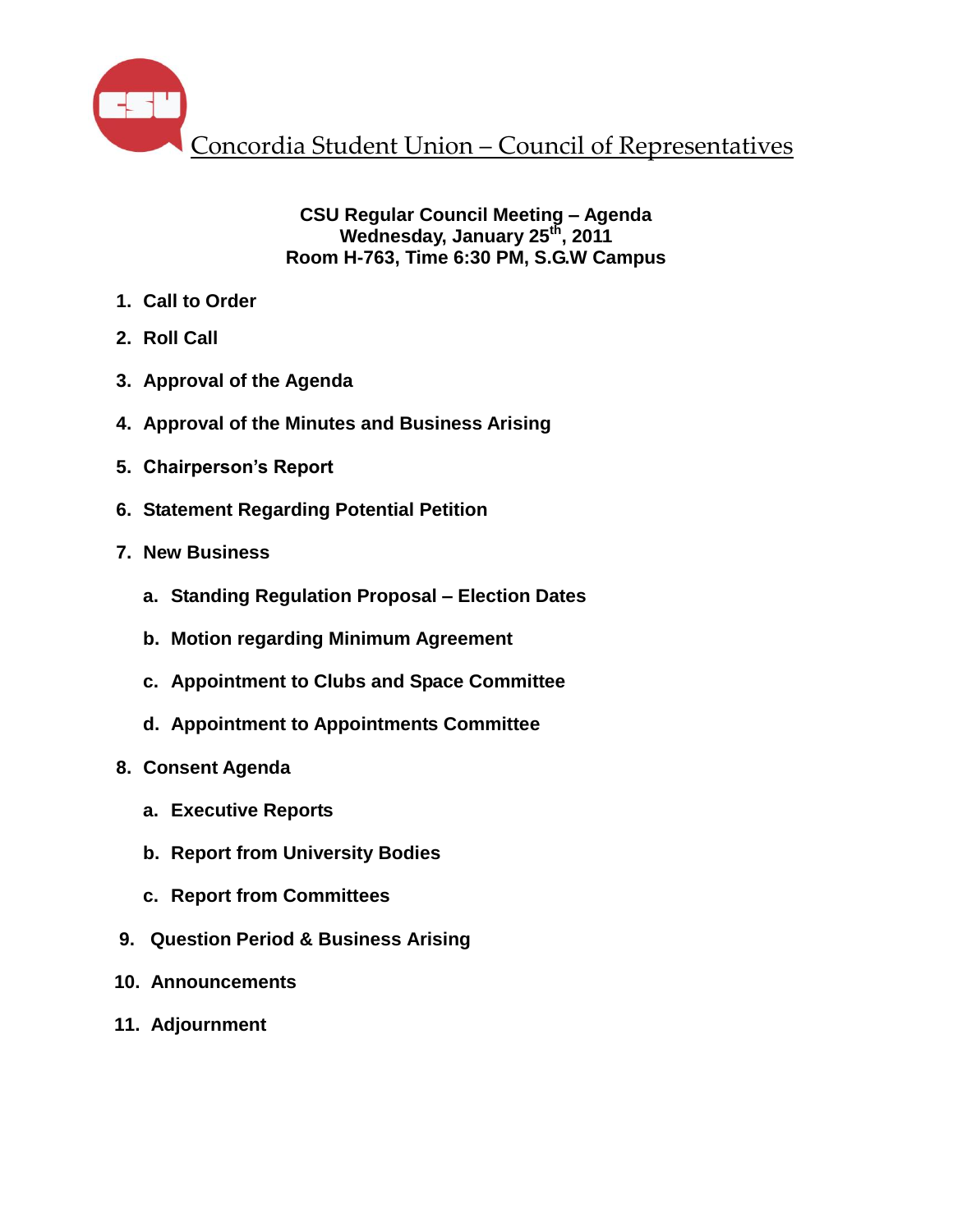

CSU Regular Council Meeting January  $25<sup>th</sup>$ , 2012

1. The meeting is called to order at 6:46 pm.

2. Roll Call Executives: Lex Gill Morgan Pudwell Gonzo Nieto Chad Walcott Hasan Cheikhzen Jordan Lindsay Melissa Fuller Councillors: Renee Tousignant Anaii Lee-Ender Iain Meyer-Macaulay Sabrina D'Ambra Ali Moenck Nadine Atallah Tally Shaaked Anthony D'Urbano Simon-Pierre Irmak Bahar Eva-Loan Ponton-Pham April Underwood Melanie Hotchkiss Lina Saigol Cameron Monagle AJ West Fares Jandali Rifai Eduardo Alves Amero Muiny Kyle Mcloughlin Michaela Manson Museb Abu-Thuraia

3. Approval of the agenda **AJ West:** Add Library Services report

**Chad Walcott:** Add under Chairperson's Report a statement regarding a potential petition. **Eva-Loan Ponton-Pham:** Seconds.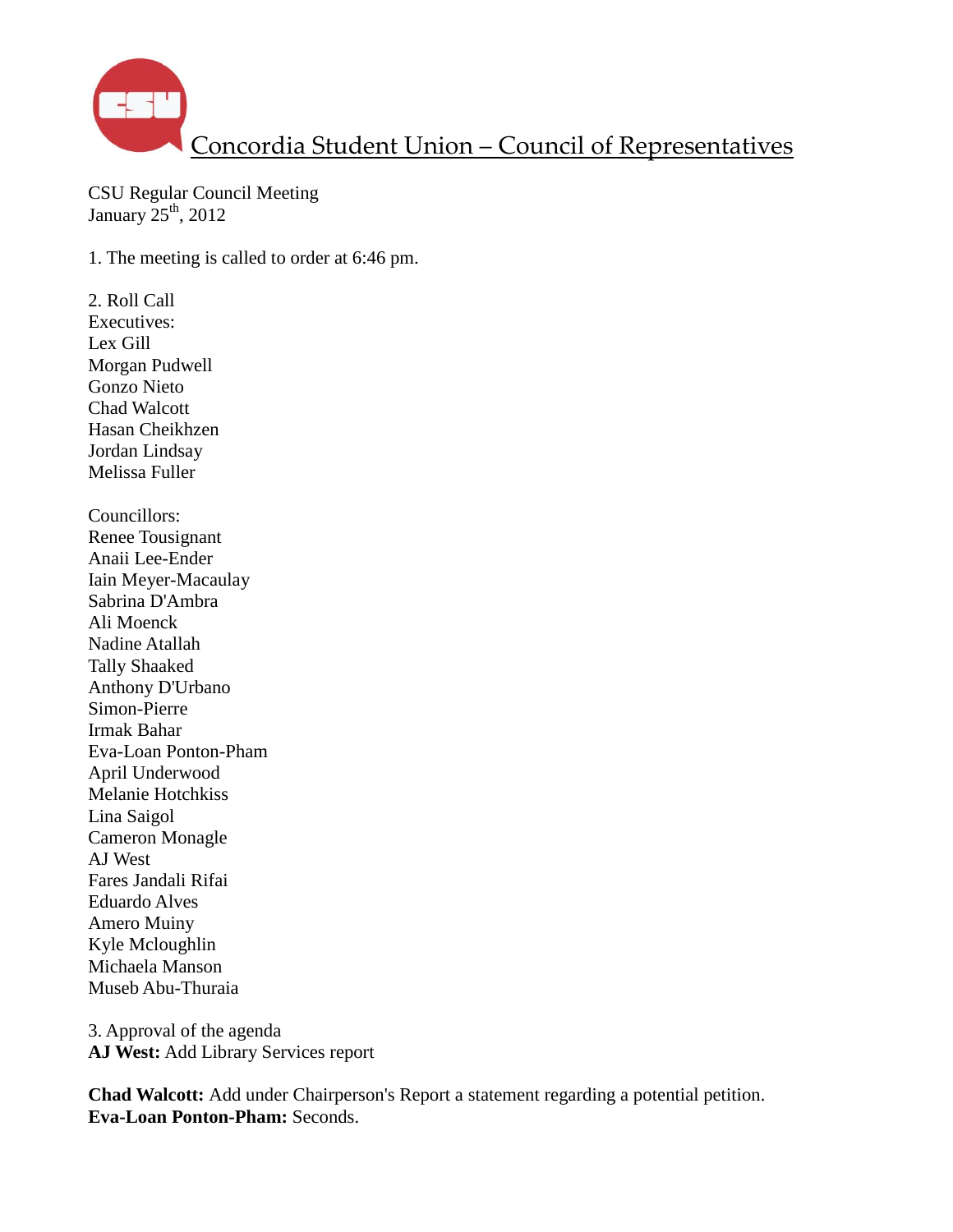

**Michaela Manson:** Under New Business add appointment to clubs and space committee. **Sabrina D'Ambra:** Seconds.

**Jordan Lindsay:** Table CUSA CORP until next meeting. **Anthony D'Urbano:** Seconds.

**Eva-Loan Ponton-Pham:** Under point 6 of the agenda add a minimum agreement motion. **Kyle Mcloughlin:** Seconds.

**Melissa Fuller:** Add councillor appointment to appointments committee **Kyle Mcloughlin:** Seconds.

**Irmak Bahar:** Moves to approve agenda. **Michaela Manson:** Seconds.

**Vote:** All in favour of approving the agenda: unanimous.

4. Approval of the minutes and business arising **Nadine Atallah:** Missing information to be added before publication.

**Vote:** All in favour of approving the minutes: unanimous.

#### 5. Chairperson's Report

**Chairperson:** Robert's Rules seminar postponed until further notice. Anyone interested should contact the Chair. Next meeting he will update regarding attendance.

- 6. New Business
- a. Statement regarding petition.

Lex Gill: This afternoon I received an email from Tomer Shavit giving notice that he has begun to circulate a petition to recall me to election.

Forgive me if I have quite a bit to say about this.

First of all, it would be remiss for me not to point out that the procedure outlined by Tomer in his email cites Bylaw 12.4 of the current CSU Bylaws. The new version of the Bylaws, adopted in majority by our membership in the November by-election, take effect on March 1st, as stipulated in the referendum question.

In the version of the Bylaws currently in effect however, I in fact cannot be recalled to election or removed from office as an individual—I was elected on an Executive slate and the Executive, as is clearly outlined in the regulations, is recalled as a slate. Therefore, if Tomer's petition is an attempt to recall me to election individually, even if he manages to obtain 10% of valid signatures, it will be declared invalid.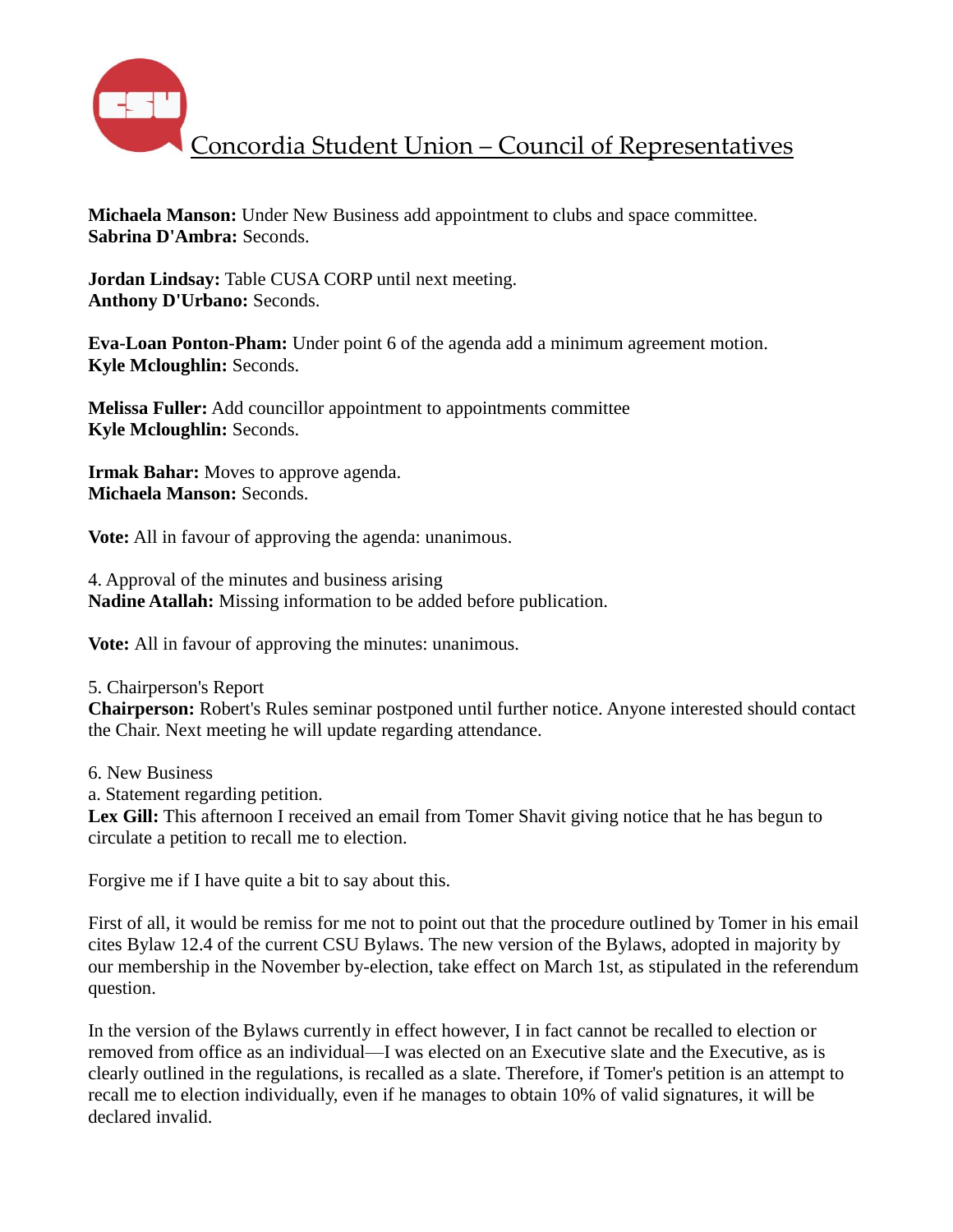Therefore, my recommendation to Tomer, if he wishes to exercise his democratic right to ask the membership to remove me from office, is to make a decision about whether he wishes to recall the entire executive to reelection along with me. As always, I stand by my team's work, dedication, leadership and courage, and implore him not to drag the rest of them into his personal problem with me.

If he makes a responsible choice not to recall the entire executive, then I suggest he wait until March 1st, at which time the new Bylaws, under article 10.5, will allow him to collect a new petition that will trigger a General Assembly to remove me, individually from office, should it make quorum and the membership votes to do so. Indeed, should a petition, collected after March 1st, be validated, I'd be happy to call the General Meeting, book the room, and move the motion myself. That is, after all, how democracy works.

On a more substantive note, I'd like to speak about some of the accusations made online and in the motivation for the petition itself. It should be made explicitly clear at the outset that the "whereas" clauses of the petition have already been directly, publicly addressed in the minutes of this very deliberative body, or are rife with conjecture, misinformation, logical fallacies, defamatory statements and straightforward lies about myself, and more importantly the work of my Executive team.

On that basis alone a petition of this nature will surely be contested, and again, I recommend to Tomer that if he wishes to move forward on his project, he remove statements from the petition that cannot be corroborated by explicit facts, and that he avoid empty rhetoric, hearsay, and personal attacks.

I understand deeply my role as a democratically elected public representative, I have no qualms with legitimate, informed criticism and will make no attempt to block a member from exercising their rights under our governing documents, as long as procedure is followed and facts are presented fairly and with integrity. I am proud of this team, of this year, and will stand by our record. We have faced massive challenges this year, and all eight of us know intimately that there is serious work left to be done. There has never been a claim that the work we've done so far has been perfect, but we've done our best and every day work to do better.

All that being said, I would like to take this opportunity to remind Council, students, elected representatives and the student press of the important issues on the table right now, and not to lose sight of our core mission or of our collective responsibility to students.

There is nothing more disappointing to me or damaging to the CSU's reputation than watching a capable student union descend into petty infighting and internal chaos. There is nothing that will fail students more in this time of crisis, and this union, with or without me, has a responsibility to remain focused, dedicated, and strong. This is not about me, it's about all of us.

**Chad Walcott:** Expresses confidence in Lex. They have not agreed on everything, but she has done an excellent job. The work of the entire executive is being questioned because of a personal vendetta. There is a sense of disengagement from the student body and the CSU. Personal problems and petty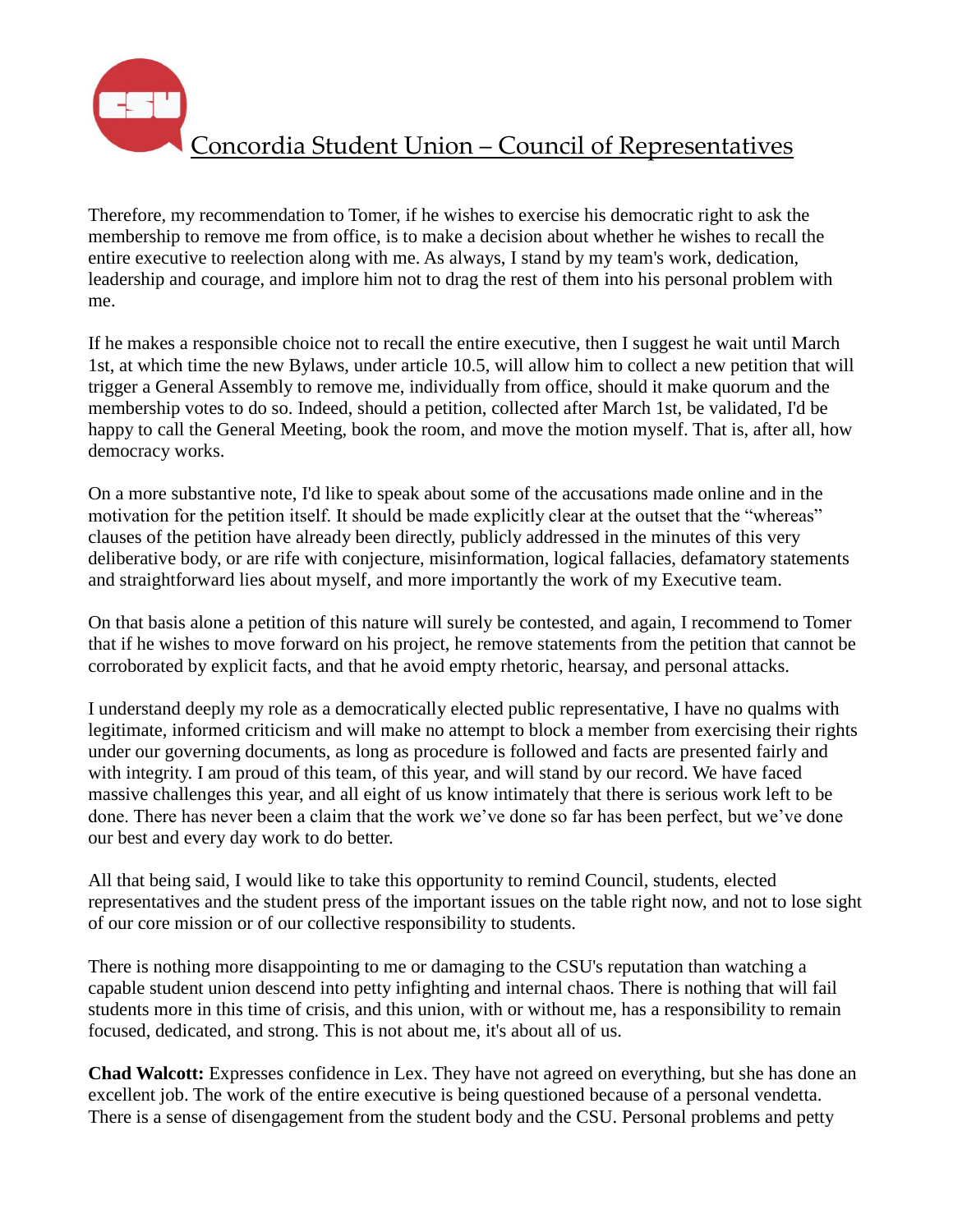

insults are the reason for this. They should stand as a strong united student body. Lex has made some unfortunate statements, but we are all human and sometimes say stupid things. The ASFA incident has been resolved. He is sick and tired of constantly having to deal with this issue at Council. He wants to move on and deal with issues that are more important.

**Melissa Fuller:** whereas- record number of resignations. None of them cited discontent with councilwork and school commitments. Did their best to support councillors.

Hasan: Whereas clause- appointing an unelected student to JMSB something or othre- handled this issue last summer when received email from administration. Contacted some of the councillors and students who were interested in sitting on the committees. Was doing his job. Attached document to council email regarding all of the appoints made over the summer, no one contested.

#### Laura:

One of the criticisms that have been brought up time and time again against the CSU is the lack of social events. The criticism began with the least attended Orientation concert in recent history, and continued with a lack of "Cultural Nights", one of the cherished staples of student life at Concordia.

This is not true. We had approximately the same number of students attend the Orientation Concert as the year before. However, it is important to note that the four musicians were incredibly diverse, and we had students coming and going for artists that they enjoyed. For example, many students that love Stars might not necessarily be the biggest Lunice fan. However, we did have a consistent crowd.

I understand that the Cultural Night event is a cherished staple of Student Life at Concordia, and one that many students enjoy. We had our third Cultural Night last night. We have now collaborated with a total of 5 clubs as well as IEAC. This is an event held in partnership with ASFA. I would first like to say that the CSU has received many compliments from the Dean of Students office, the Security Department as well as Concordia Residences for the precautionary measures that have been put in place to maximize safety at theses events. Some examples of how we have done this are stricter alcohol control, implementing a code of conduct and outlining expectations for behaviour and having first aiders on site. The CSU Events Committee has spent a huge amount of time planning Cultural Nights. In no way has the CSU neglected to contribute significantly to Cultural Nights. I have extensive documentation of budget preparation, all expense information, communication with Security at Concordia, communication with the Regie des Alcools, meeting minutes, communication with Concordia Residences, communication with the Dean of Students office, meeting minutes, and overview of division of tasks post-event. Colman Aucoin is available for further comment to speak on behalf of ASFA.

The CSU has since tried to counter these criticisms, providing examples of events that were promoted and organized primarily by Faculty Associations and Clubs, and the CSU then got criticized for trying to take credit for events that other organizations worked on.

This is false. The CSU has been the primary organizer the following collaborative events with Faculty Associations:

- Faculty Association BBQ on September 7, 2011 at Loyola with ASFA, FASA, CASA, CISA and ECA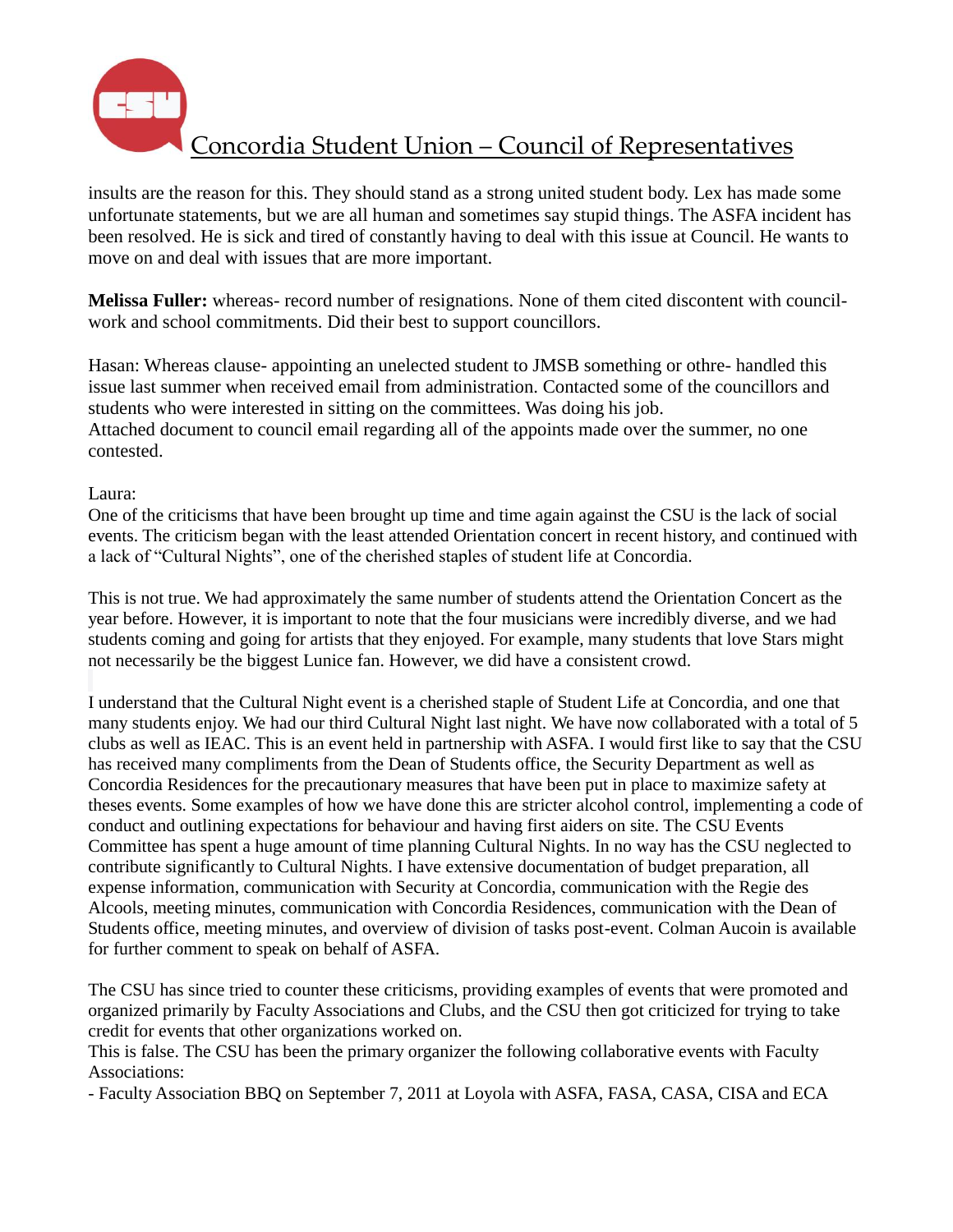

- All three Cultural Nights (Latin American on November 16, 2011, Ukrainian on December 13, 2011 and Multi-Cultural on January 25, 2012)

- Outdoors Day with ASFA

- Athletic Day with CISA and IEAC on September 16, 2011 at Hingston Field

- Stingers Beer and Breakfast on September 17, 2011 at Reggies with the SWARM
- Many Tastes of Concordia and Clubs Fair in the Fall and Winter Orientation (September 10,

2011 and January 25, 2012)

- Jazz and Crayons on September 13, 2011 with FASA

- Turnip The Beet on September 12, 2011 with many working groups from Sustainable Concordia, Faculty Associations and Fee Levies

- the CSU also reached out to the SWARM during first semester, but no events came to fruition

- the CSU sent several emails to CASA requesting a meeting time to coordinate a collaborative Winter Orientation event, though CASA decided not to pursue a Winter Orientation for JMSB students at all. Marianna Luciano is available for further comment.

- The CSU is currently collaborating with ASFA for the New York Trip. So far, the CSU has booked the Hotel, set the budget, determined the ticket price, produced a poster, created a facebook group, printed posters, and started selling at CSU reception. ASFA booked the buses.

**Jordan Lindsay:** In regards to Student Life budget line being cut- there is a collective agreement being worked on with staff, they have had to budget accordingly. Several budget lines were cut, but this was always done while working with Laura to ensure most value per dollar. Lex and him have been looking over the budget to readjust after the first semester.

**Morgan Pudwell:** There are legitimate processes to address concerns. She has sat on many sides, has been critical of union, continues to do so. People should examine the union with, at the minimum, an equally critical eye. She supports the work that Lex has done.

**Cameron Monagle:**WHEREAS students are encouraged to participate union as per applicable bylaws;

WHEREAS the CSU council nevertheless finds this invalid petition attacking Lex Gill unproductive, damaging to our union, and contains many statements which are based on hearsay or factual fallacies;

BIRT the CSU Council affirms its confidence in Lex Gill; BIFRT the the CSU Council affirms its confidence in the entire CSU executive

**Renee Tousignant:** Seconds.

**Cameron Monagle:** The petition is unproductive. It doesn't help us and we have bigger issues to deal with. We should move on.

Lex Gill: Understands and respects members' democratic right to go through this process. The petition should be following the bylaws and standing regulations and should be done with integrity and respect.

**Vote:** all in favour of the motion as it is currently worded: unanimous.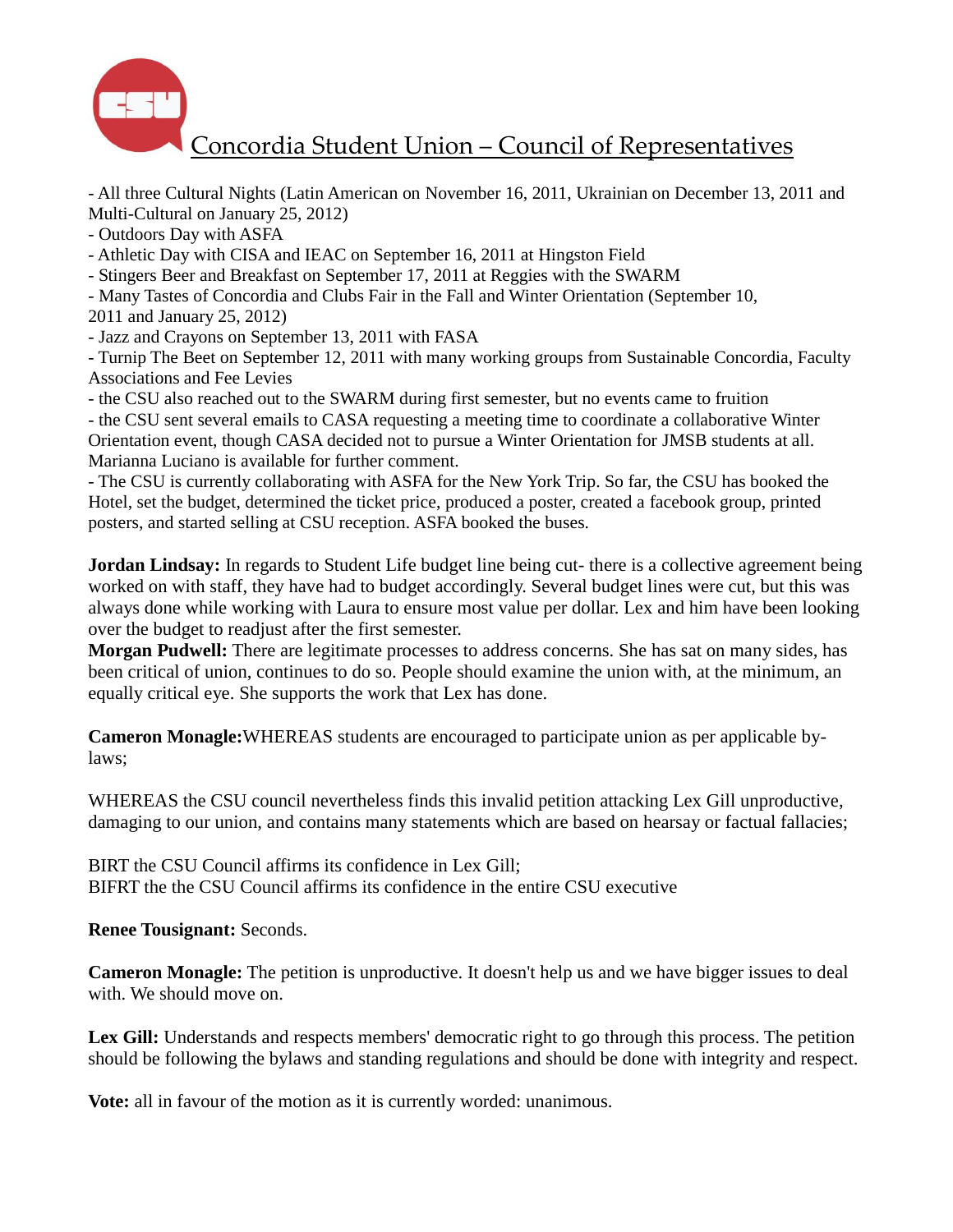

**Tomer Shavit:** Did not come to Council to convince them of the petition. The petition of members is directed at the members. Some things said at this meeting are false: he will post them on the FB page and not discuss them like this.

Doesn'tt want to go with an executive recall- Chad Walcott, Jordan Lindsay, Melissa Fuller are not involved in anything corrupt.

Removing Lex Gill, who is a a weight on the CSU, would strengthen the CSU.

**Michaela Manson:** The motion passed was a motion of confidence.

**Kyle Mcloughlin:** The allegations in the petition are baseless. The idea that we, as a council, who oversee the executive would allow such things to go unaddressed is unfounded. We are not a rubber stamp Council controlled by Lex Gill. We have voted in favour of the motion to support Lex and the executive because they're doing good work. This issue is a weight on the union.

**Michaela Manson:** Lex made it clear that the Bylwas for a petition have to be followed- encourages that the petition follows the bylaws, right now it has flaws according to the bylaws.

Lex Gill: Reiterates: There is nothing wrong with a petition following the bylaws and standing regulations (old and new). This is how democracy works. She is confident in her reputation and her team. Would sign petition herself. Nothing done that merits this petition. If the process were followed with facts void of rhetoric and lies, she would stand to it. But there are more important things to deal with. There's a war going on, and she doesn't want this to distract Council. If we are going to have this debate, we should do it with integrity and no manipulation.

**Andy Filipowich:** The student body is part of a team, he has always felt this way. Has own opinions and background and knowledge, disagreements happen, but are all part of the team. This is directed at one person. Lex is a leader but is not a dictator (this wouldn't be possible at Concordia). The leaders of the petition should help fight the real battles against university administration and the government.

**Ali Moenck:** The appropriate avenues for discussion is council or meetings, engaging in incendiary discussion through social media is not appropriate. No grand standing.

**Tomer Shavit:** Supports battle, but issues of governance are just as important. Will address the concerns with the clauses in a forum, not here.

The bylaw itself is anything but straight forward. There are different bylaws to impeach different members of the CSU. Doesn't believe that the bylaws do not allow the president to be impeached independently.

**Chuck Wilson:** ECA representative. ECA and the CSU blame each other for things (contract with Reggies for example), both sides accuse each other and don't go to each others' events. Doesn't think it's a reason to impeach someone. Go to meetings and voice opinions if you disagree with something.

**Laura Glover:** Though Marianna Luciano and Alex Gordon have attached their names to the petition, I just want to make it clear that this does not mean that CASA and ASFA endorse the petition. In fact,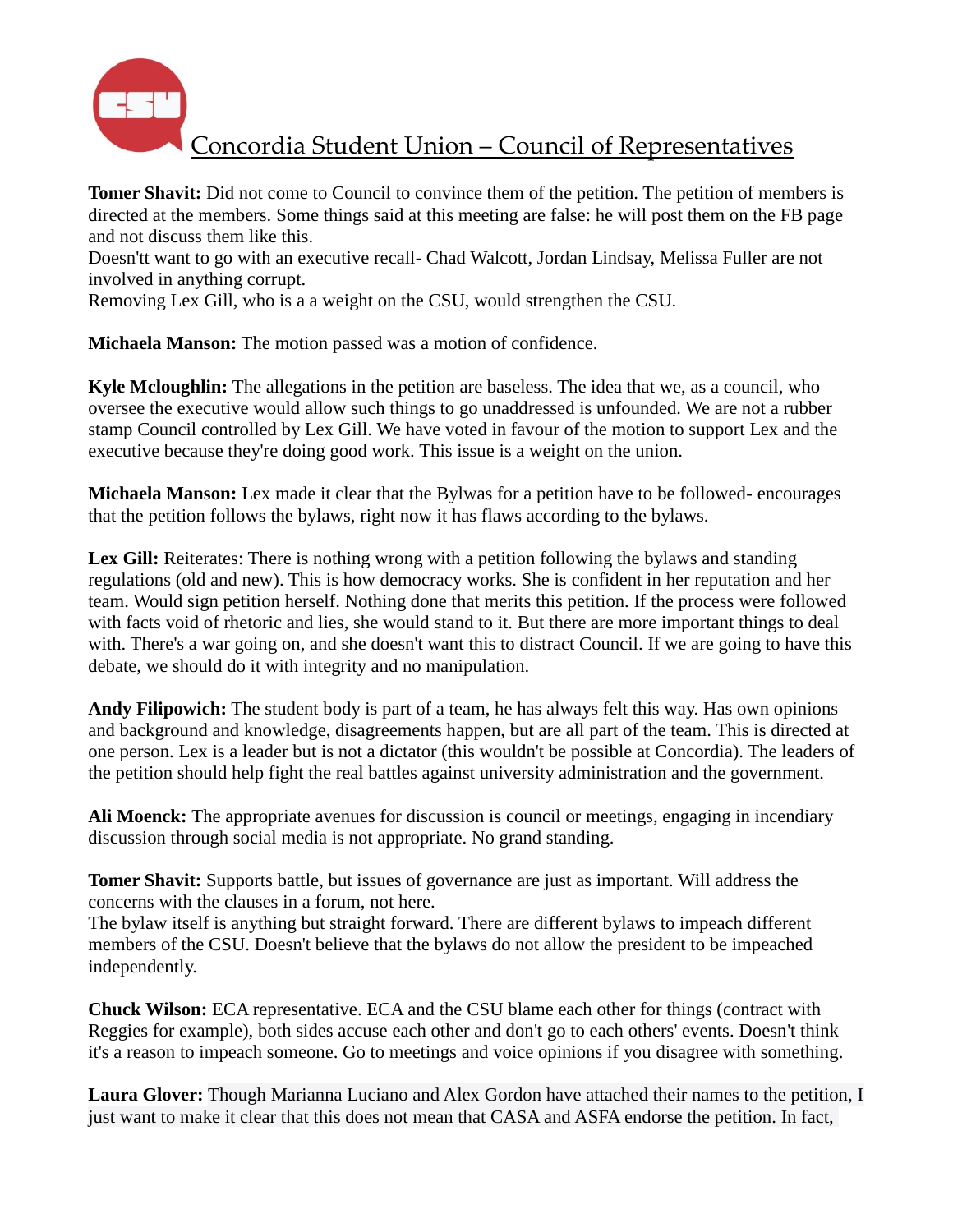

upon reading motion and the attached documents I did follow up with some of the Executives of CASA and ASFA, because I was concerned and appalled that many of these accusations had never been directly addressed to Lex or the Executive.

As I understand, a number of CASA and ASFA executives have remained impartial or uninvolved. Out of respect for these individuals, I just wanted that to be clear.

**Jordan Lindsay:** Calls for the orders of the day

7. a) Standing Regulation proposal for election date Morgan: The official wording of this motion as voted on by council will be in the final version. Amero: Seconds.

**Morgan Pudwell:** It would be difficult for students to vote while also on strike. This motion would address this. Also moves it a little further away from exam period. Spoke with Ismail (CEO), who also thought this was a good way to go for the strike and exam period.

Lina Saigol: Clarify: moves everything in terms of the elections up by a week?

**Morgan Pudwell:** Yes.

**Vote:** all in favour of the motion as it is currently worded: unanimous.

**Eva-Loan Ponton-Pham:** The French version of the motion that was sent out is not the correct version.

**Irmak Bahar:** In our struggle to prevent tuition fee hikes, it is imperative that we, as students are a united front. It is with this in mind that the need for a minimum agreement between the national student associations (ASSÉ, FÉCQ, FÉUQ, and TaCÉQ) was discussed at a national gathering that took place May 7-8, 2011.

The purpose of such an agreement is to prevent internal divisions within the student movement (a division that the government would not hesitate to use to undermine the student movement).

During the gathering in 2011, a minimum agreement with three clauses was adopted with overwhelming support. The intention was to come to an agreement on the principles of the struggle ahead and adopt the proposed positions in our respective associations' meetings. We feel that it is our responsibility as representatives of our associations to bring these recommendations to the CSU council in order to have a mandate that allows the CSU to urge the FÉUQ to adopt the minimum agreement.

The goal of the minimum agreement is not to deny the differences of views between different associations, but rather to establish a common ground from which we can work together in our united opposition to the government's fee increases. For this purpose, there are three clauses to the agreement:

Minimum Agreement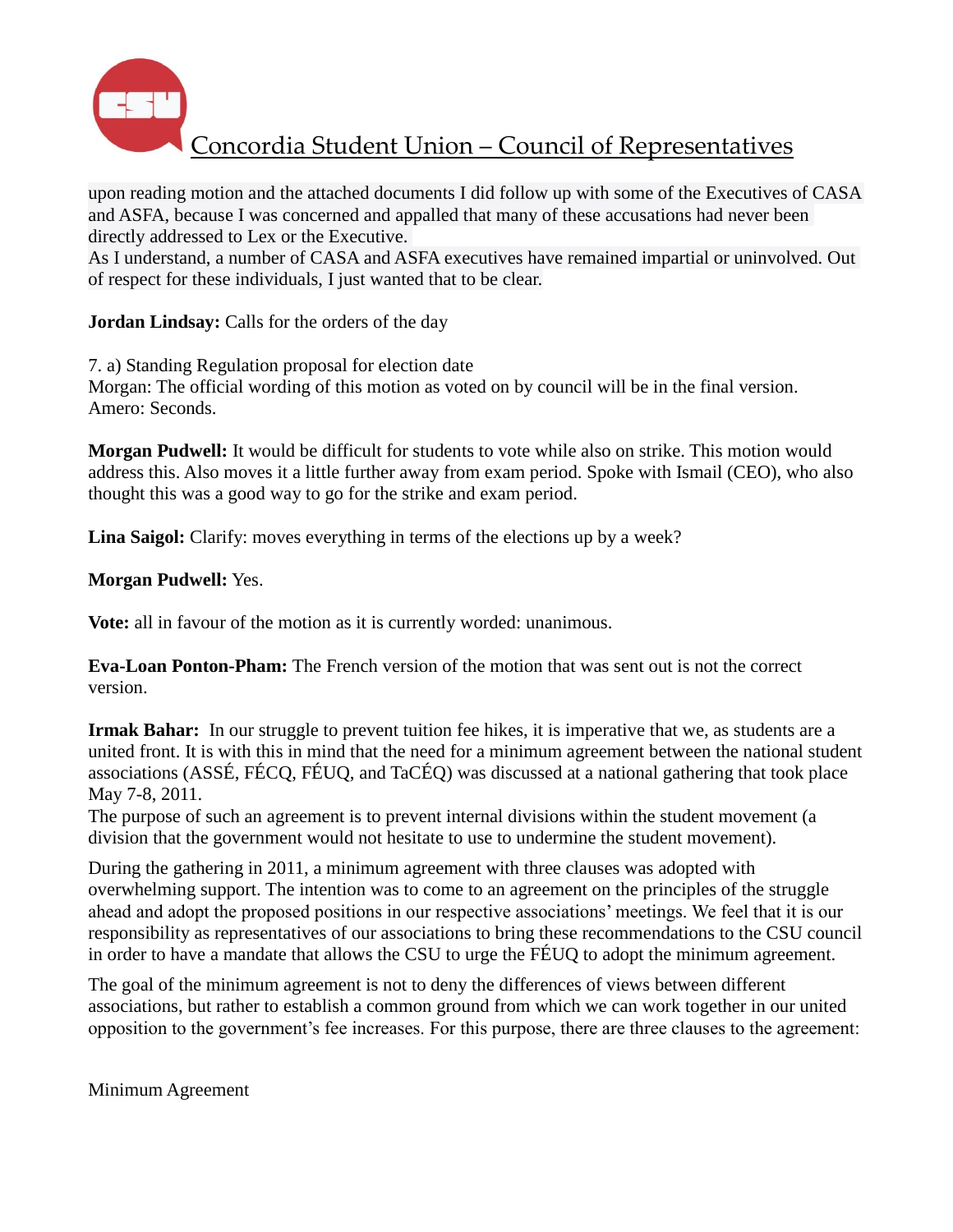

 1.The solidarity clause: that each of the national student associations refuses to negotiate with the government if negotiations exclude any of the other associations.

 2.The non-recommendation clause: that the national student associations undertake not to recommend a government proposal to their members and allow local associations to decide on proposals through their general assemblies or local regulations.

 3.The non-denunciation clause: that the national student associations undertake to not criticize the actions of other national or local associations in the media.

In order for national organizations (ASSÉ, FÉCQ, FÉUQ, and TaCÉQ) to endorse the minimum agreement, they must have mandates from their members allowing them to do so. At Concordia University, the CSU is one of the largest and thus most influential members of the FÉUQ and so the support of the CSU is essential for the adoption of this agreement. It would be sufficient for Council to give a mandate to its executive to bring a proposal to the FÉUQ to adopt the minimum agreement. The CSU cannot do so without clear mandate.

Be it resolved that the Concordia Student Union supports the minimum agreement;

Be it further resolved that the Concordia Student Union encourages all national student associations, including the FÉUQ to support the minimum agreement;

Be it further resolved that the CSU executives, in the event of a general strike, urge the FÉUQ to adopt and abide by the minimum agreement.

**Kyle Mcloughlin:** Seconds.

**Chad Walcott:** Moves to divide the motion into 3 parts (BIRTs into 3 separate motions). **Iain Meyer-Macaulay:** Seconds.

**Vote:** unanimous, Michaela Manson and Sabrina D'Ambra abstain (18-2).

**Chad Walcott:** Moves to amend the motion to read "spirit" of the minimum agreement. **Simon-Pierre Lauzon:** Seconds.

**Chad Walcott:** The minimum agreement was voted in by majority but it took 2 days of debating to adopt it. It was more of a symbolic conference, as schools of various sizes had 1 vote. Can't mandate the FEUQ to do something that all its members are not in support of.

**Irmak Bahar:** CSU can't force the FEUQ to take a stance on an issue. As member of the FEUQ, we have the right to bring forward a motion despite what other members might think or want. Not in support of the amendment.

**Kyle Mcloughlin:** Division and dissent and discussion are the foundations of democracy. It's okay if they disagree with us, it's okay to have an unpopular idea.

**Morgan Pudwell:** Questioning both amendment and motion- what does this mean for the future?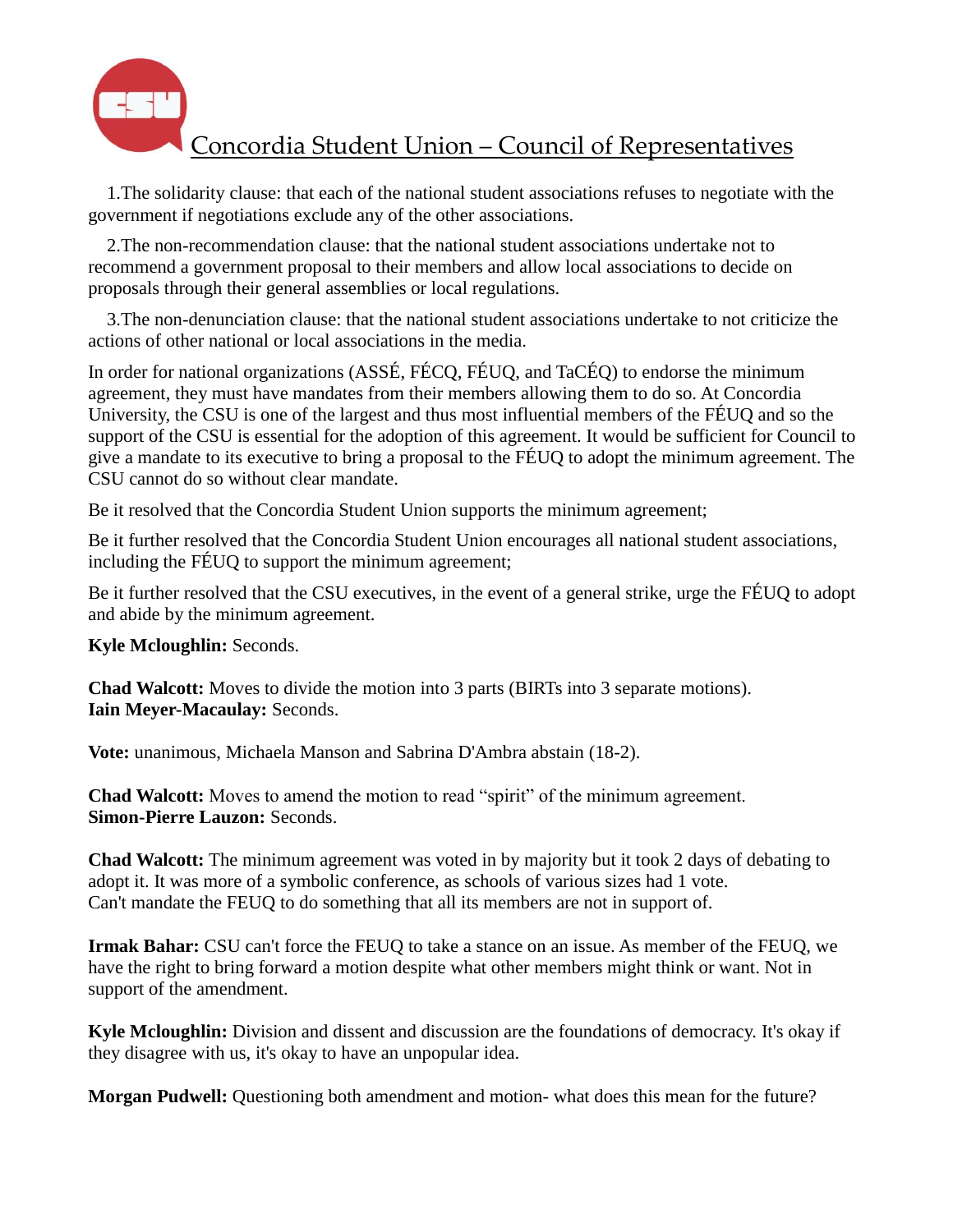

**Melanie Hotchkiss:** Not discussing the minimum agreement. The meeting was mayhem and unrepresentative.We want to fight the tuition increases together, and there are a lot of politics involved. There are more complicated reasons as to why these were voted down. Some clauses are a bit accusatory. Shouldn't adopt these clauses without understanding the reasons why they were voted down.

Nadine Atallah: What are the policies of negotiation?

**Chad Walcott:** ASSE has a policy of non negotiation with the government, which would block other associations from doing it.

**Irmak Bahar:** Limit discussion to amendment.

**Cameron Monagle:** Adding "spirit of" addresses concerns. We value solidarity with other student organizations, which should be considered, but does not bind the CSU. Would only vote for the motion if the amendment passes.

**Chad Walcott:** Minimum agreement for 4 national associations to work together with the government.

**Nadine Atallah:** A lot of people don't understand what the minimum agreement is.

**Chad Walcott:** It is something that the provincial association ASSE introduced so that the 4 associations work together in fighting the tuition increases.

**Eva-Loan Ponton-Pham:** This doesn't mean that you can't say you're not part of it, just don't criticize it openly in the media. We can learn from past mistakes and take preventative action to ensure that unity. Issues concern all Quebecois(e).

**Chad Walcott:** Back to previous point: the minimum agreement was proposed to ensure the cooperation of the 4 national associations, but they've already been cooperating. Supporting the spirit is sufficient to push for united student front.

**Irmak Bahar:** Supporting the agreement is mandating the FEUQ to do something, whereas supporting the spirit would not (this is what people seem to be thinking).

**Nadine Atallah:** Calls the question. **Eduardo Alves:** Seconds.

**Vote:** all in favour of calling the question: 3 opposed (Kyle Mcloughlin, Michaela Manson, Museb Abu-Thuraia) Tally Shaaked abstains. Motion is carried.

**Vote:** all in favour of the amendment as it is currently worded: 10-5 (Michaela Manson, Kyle Mcloughlin, Sabrina D'Ambra, Melanie Hotchkiss, Museb Abu-Thuraia opposed), 4 abstentions (Renee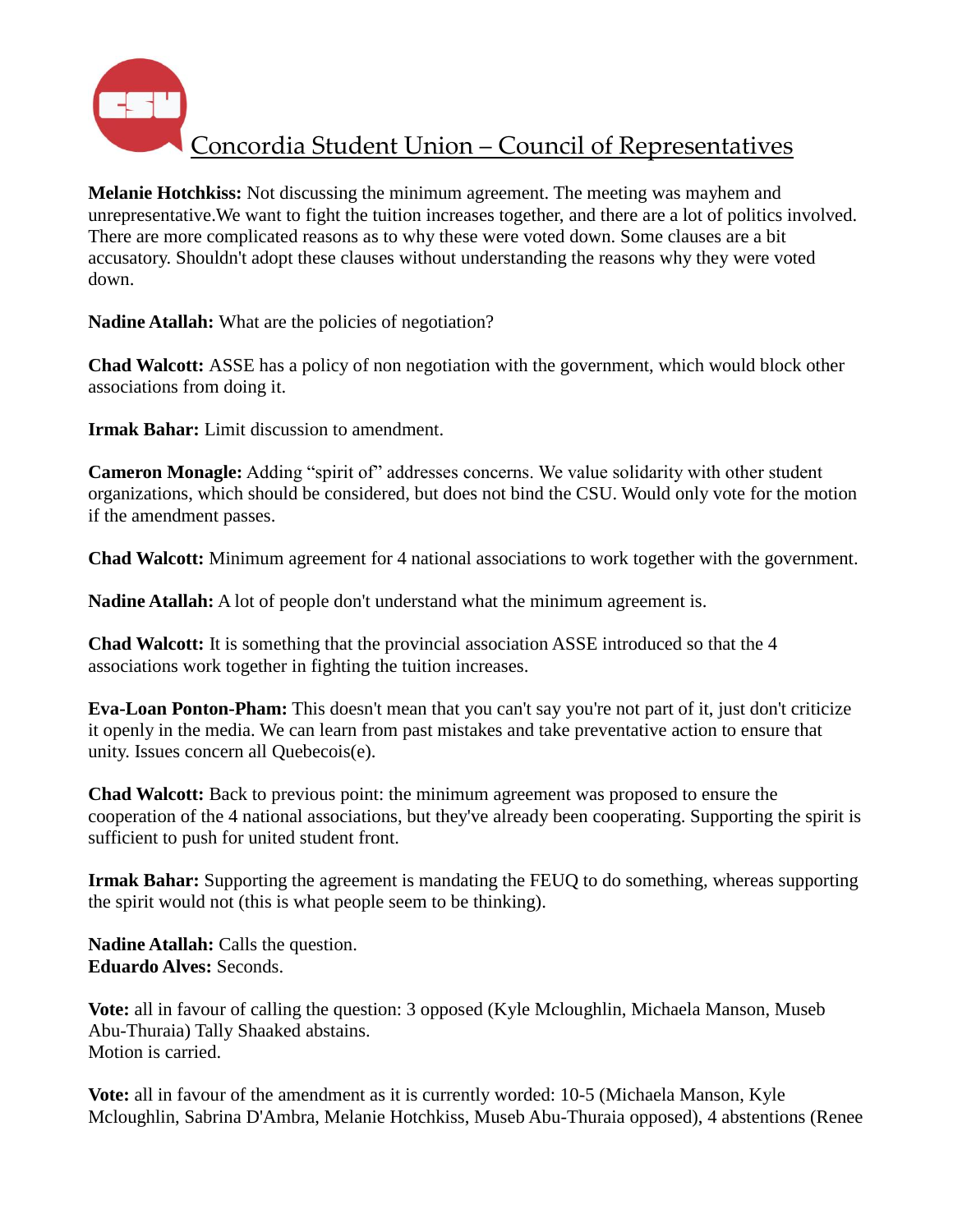

Tousignant, Amero Muiny, Fares Jandali Rifai, Lina Saigol).

**Michaela Manson:** Calls the question. **Amero Muiny:** Seconds.

**Vote:** 11 in favour, 7 opposed, 1 absention.

**Vote on MOTION:** 5 in favour, 8 opposed, 7 abstained. Motion fails.

**Nadine Atallah:** A number of people abstained from voting. This is a complicated issue and people who understand should take the time to discuss it so that everyone understands. Was waiting to talk at the proper moment whereas others did not, and then she didn't get to speak to it at all.

**Chad Walcott:** Moves to table the remaining motions. He has the minutes from that meeting and can send them to Council so that everyone knows what's going on.

**Lex Gill:** Moves to reconsider the first motion. **Amero Muiny:** Seconds.

**Vote:** all in favour of reconsidering: unanimous.

**Chad Walcott:** Moves to table the motions omnibus until next meeting. **Sabrina D'Ambra:** Seconds.

**Vote:** all in favour: Michaela Manson opposed. Motion is carried.

**Irmak Bahar:** We will make sure that the longer document will be sent to Council with plenty of time before the next meeting. Anyone who wants to discuss this can contact her.

Gonzo Nieto: Requests that going forward, oppositions and abstentions be noted.

Melanie: Whereas the CSU is committed to the campaign against tuition increases, whereas the CSU believes in solidarity between local and national organisations, be it resolved that the CSU promote and encourage dialogue between student organizations across the province. be it further resolved that the CSU actively work with all student associations in the fight against tuition increases. **Chad Walcott:** Seconds.

**Melanie Hotchkiss:** Everyone agrees that we should be working with other student associations. This motion would be putting on paper what we've already been doing, will just make it clear.

**Irmak Bahar:** Would this mean that the CSU would attend meetings they are invited to?

Lex Gill: We can only attend as observers.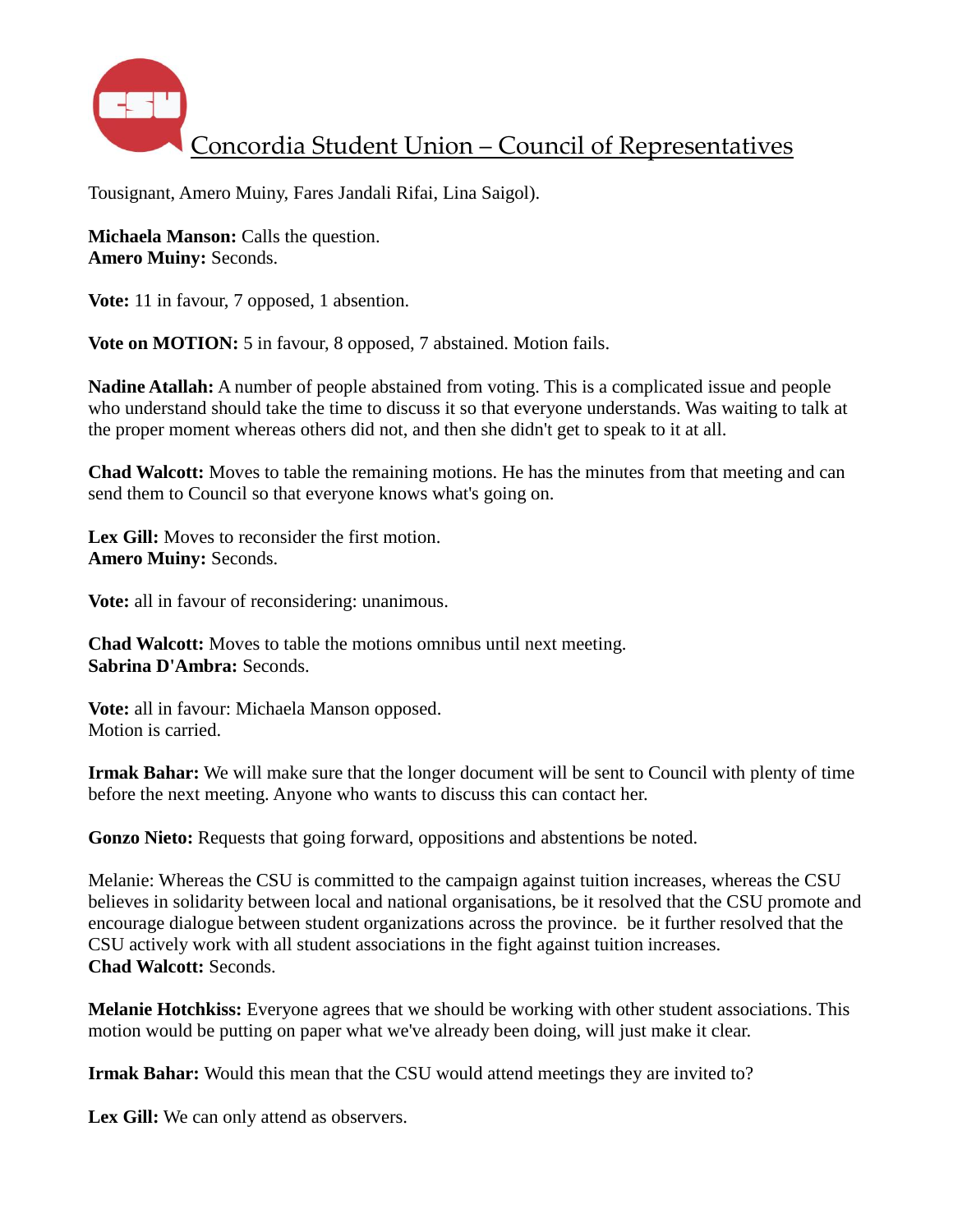

**Irmak Bahar:** Not asking whether we would participate where we had no right to, where we were invited to meetings only.

**Vote:** all in favour of the motion as it is currently worded: unanimous.

Appointment to Clubs and Space Committee **Gonzo Nieto:** Michaela Manson recently resigned from the committee and this space needs to be filled. Explains what the committee does.

**Anthony D'Urbano:** Nominates Eduardo.

**Eduardo Alves:** Conflict of interest- executive of a club.

**Kyle Mcloughlin:** Moves to table. **Iain Meyer Macaulay:** Seconds.

**Vote:** unanimous, 1 abstention.

Appointment to Appointments Committee **Melissa Fuller:** Explains what the committee does.

**Museb Abu-Thuraia:** Nominates himself.

**Vote:** all in favour of appointing Museb Abu-Thuraia to Appointments Committee: unanimous.

7. Consent agenda **Eva-Loan Ponton-Pham:** Moves to take a 15 minute recess. **Vote:** All in favour of taking a 15 minute recess: 4 opposed. Motion is carried.

The meeting is reconvened at 8:45 pm.

**Laura Glover:** Thanks everyone who's volunteered at Winter Orientation.

b. Report from University Bodies

**AJ West:** Student media- the BoG has rejected all motions for transparency (broadcasting meetings or filming them). Encourages any student or member of the public to film the meetings. Get the word out there. Doesn't make sense that the meetings not be filmed.

Lex Gill: Sound and visuals in overflow room are not adequate. "Transparency is the opposite of good governance."

**Irmak Bahar:** When is the next meetings?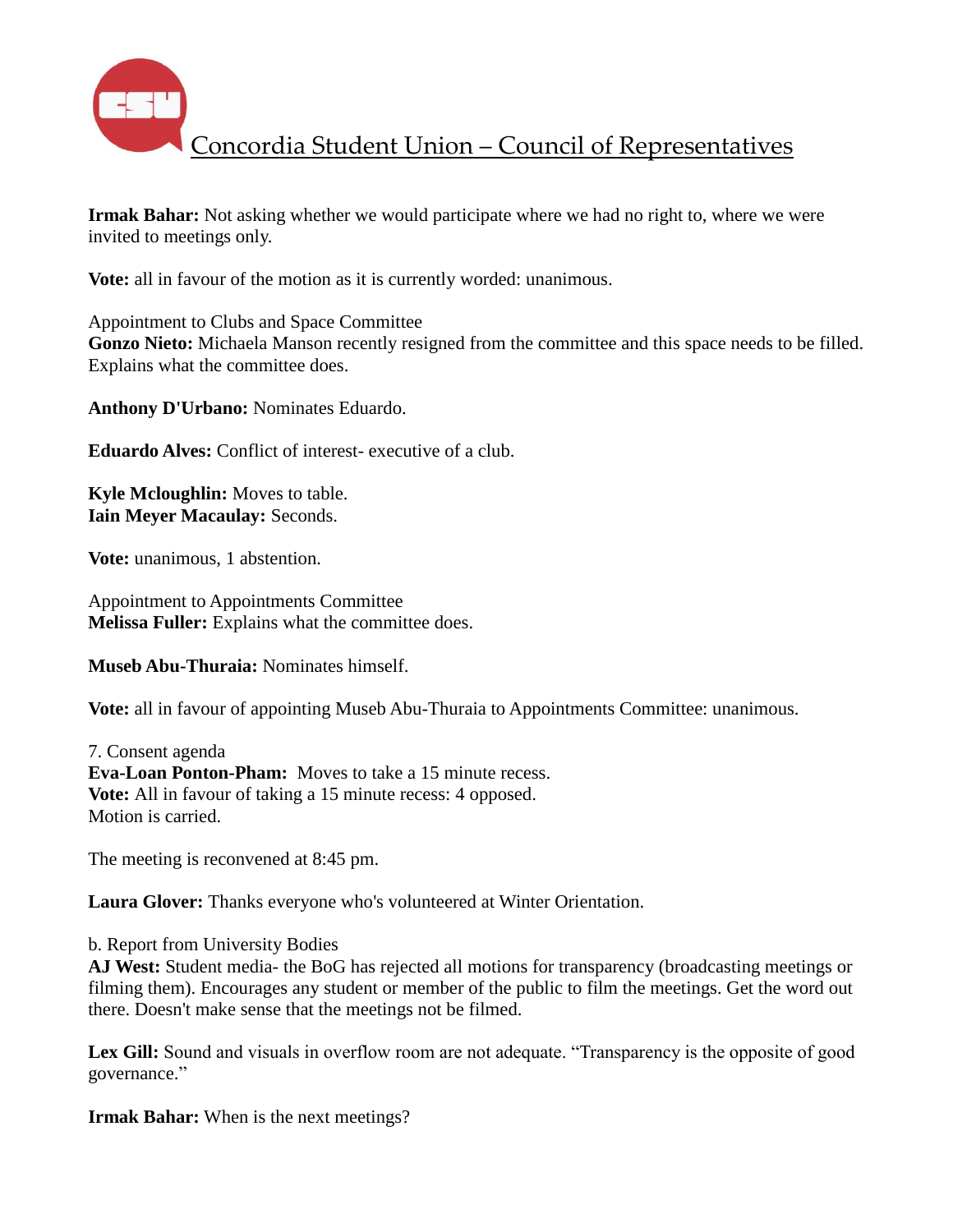

Lex Gill: February 10<sup>th</sup>.

**Michaela Manson:** This would also be appreciated at Senate.

**Chuck Wilson:** Not illegal, they can't arrest you. You can complain to IITS about the bad sound and image quality.

**Cameron Monagle:** There is legal precedent that filming in a public place is okay, no one will get arrested.

Hasan Cheikhzen : The C- rule has been approved in Senate for Engineers. Prerequisites at the 200 level have to get a C- or better. Transcript will change: graduation GPA will be calculated based on all courses that you take from beginning until graduating, while it used to be the last 90 credits. You only know it your last semester. This is confusing for students as they won't know if they should retake classes.

**Chuck Wilson:** Only applies to new students (September). Ongoing discussion.

c. Reports from Committees

**AJ West:** Library Services Fund Committee just got 50 new iPads. Starting Open Source initiative soon, encourages everyone to fill out his survey.

**Gonzo Nieto:** Committee meeting approved 3 new clubs.

**Simon-Pierre Lauzon:** In regards to the iPads, was it the university or CSU who conducted business with Apple?

**AJ West:** The Library Services Fund Committee.

**Nadine Atallah**: Research that was conducted was student-based.

**Simon-Pierre Lauzon:** The CSU is are not supposed to work with companies that do not meet basic standards for employment.

Lex Gill: It's the university that engaged in that relationship. There is unfortunately no affordable tablet that meets the standards.

**Nadine Atallah:** The university negotiated on our behalf, but we did explicitly say that we were okay with buying Apple iPads. Can't get away from humanitarian issues- conflict minerals from Congo, processed in eastern Asia, sent out to entire world. Can't tell the difference between ethical and conflict minerals. Relevant discussion to have.

**Morgan Pudwell:** We talked about this last year as well. Conflict-Free Concordia made a motion at